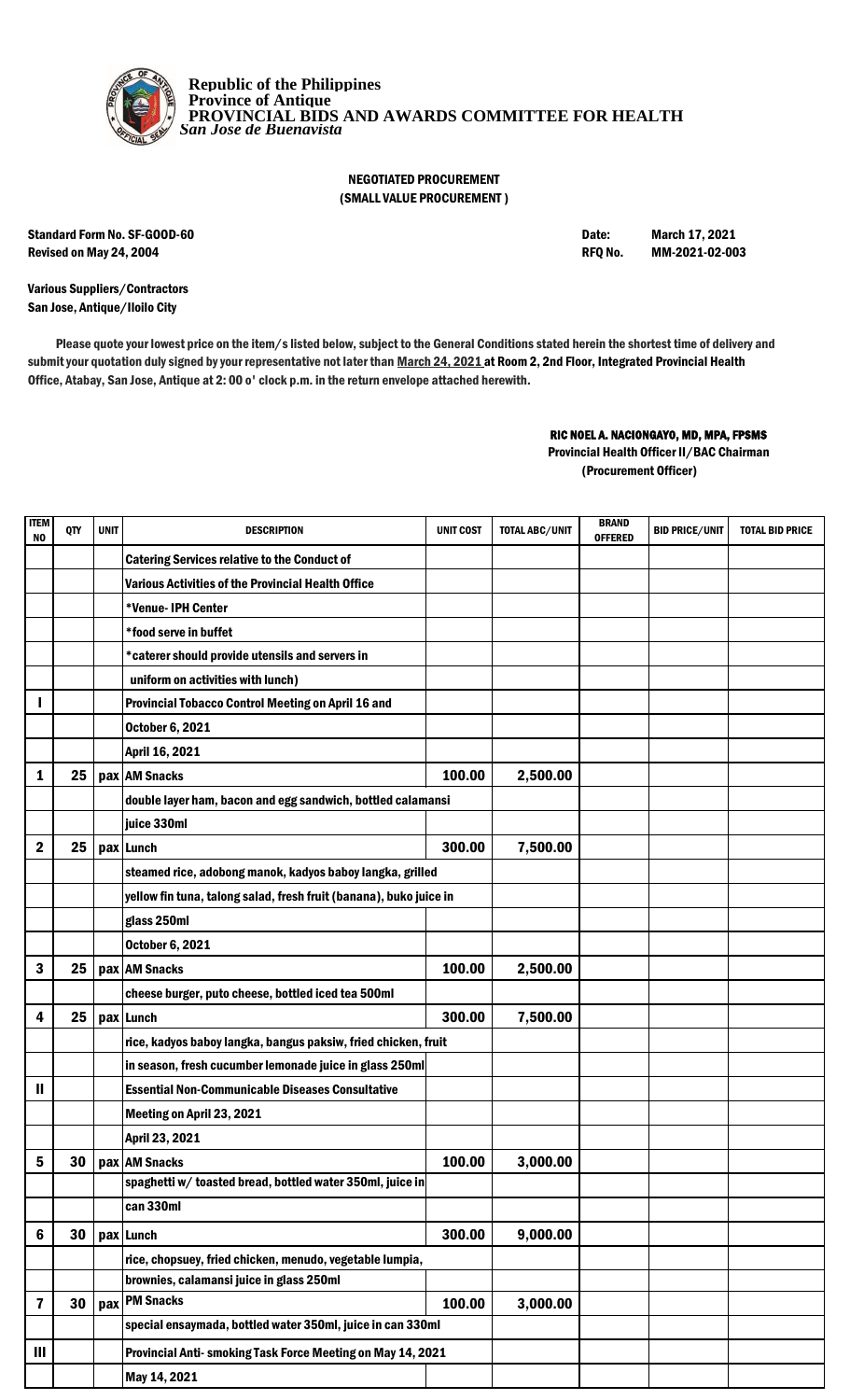| 8   | 15 | pax AM Snacks                                                                                                             | 100.00 | 1,500.00  |                        |   |
|-----|----|---------------------------------------------------------------------------------------------------------------------------|--------|-----------|------------------------|---|
|     |    |                                                                                                                           |        |           |                        |   |
|     |    | royal bibingka (big), bottled water 350ml, juice in can 330ml                                                             |        |           |                        |   |
| 9   | 15 | pax Lunch                                                                                                                 | 300.00 | 4,500.00  |                        |   |
|     |    | rice, shrimp sinigang, pork estofado, lumpiang gulay, beef with                                                           |        |           |                        |   |
|     |    | mushroom, leche flan (individually packed), bottled water                                                                 |        |           |                        |   |
|     |    | 350ml, juice in can 330ml                                                                                                 |        |           |                        |   |
| IV  |    | World No Tobacco Celebration on May 31, 2021                                                                              |        |           |                        |   |
|     |    | May 31, 2021                                                                                                              |        |           |                        |   |
| 10  | 40 | pax AM Snacks                                                                                                             | 100.00 | 4,000.00  |                        |   |
|     |    | 3 layered chicken sandwich, bottled water 350ml,                                                                          |        |           |                        |   |
|     |    | juice in can 330ml                                                                                                        |        |           |                        |   |
| V   |    | <b>Senior Citizen &amp; Person with Disability Consultative</b>                                                           |        |           |                        |   |
|     |    |                                                                                                                           |        |           |                        |   |
|     |    | Meeting on June 11, 2021 in San Jose, Antique                                                                             |        |           |                        |   |
|     |    | June 11, 2021                                                                                                             |        |           |                        |   |
| 11  | 25 | pax AM Snacks                                                                                                             | 100.00 | 2,500.00  |                        |   |
|     |    | cheesy baked spaghetti, bottled water 350ml, four season                                                                  |        |           |                        |   |
|     |    | juice in can 330ml                                                                                                        |        |           |                        |   |
| 12  | 25 | pax Lunch                                                                                                                 | 300.00 | 7,500.00  |                        |   |
|     |    | rice, grilled tuna, beef w/ broccoli, pocherong baboy, mango                                                              |        |           |                        |   |
|     |    | float, juice in can 330ml                                                                                                 |        |           |                        |   |
| VI  |    | Kids Smoke- Free Storytelling Program Orientation to                                                                      |        |           |                        |   |
|     |    | Day Workers and Health Workers on September 3, 2021                                                                       |        |           |                        |   |
|     |    | September 3, 2021                                                                                                         |        |           |                        |   |
| 13  | 30 | pax AM Snacks                                                                                                             | 100.00 | 3,000.00  |                        |   |
|     |    | special ensaymada, bottled water 350ml, juice in can 330ml                                                                |        |           |                        |   |
| 14  | 30 | pax Lunch                                                                                                                 | 300.00 | 9,000.00  |                        |   |
|     |    | plain rice, sinigang hipon, beef steak with ampalaya, apple,                                                              |        |           |                        |   |
|     |    | fruit juice in can 330ml                                                                                                  |        |           |                        |   |
| 15  | 30 | pax PM Snacks                                                                                                             | 100.00 | 3,000.00  |                        |   |
|     |    | hamburger, bottled water 350ml, juice in can 330ml                                                                        |        |           |                        |   |
|     |    |                                                                                                                           |        |           |                        |   |
| VII |    | VIPA Meeting on November 5, 2021                                                                                          |        |           |                        |   |
|     |    | <b>November 5, 2021</b>                                                                                                   |        |           |                        |   |
| 16  | 30 | pax AM Snacks                                                                                                             | 100.00 | 3,000.00  |                        |   |
|     |    | cheese burger, puto cheese, juice in can 330ml                                                                            |        |           |                        |   |
| 17  | 30 | pax Lunch                                                                                                                 | 300.00 | 9,000.00  |                        |   |
|     |    | rice, kadyos baboy langka, bangus paksiw, fried chicken, fruit<br>in season, fresh cucumber lemonade juice in glass 250ml |        |           |                        |   |
| 18  | 30 | pax PM Snacks                                                                                                             | 100.00 | 3,000.00  |                        |   |
|     |    | cheesy baked spaghetti w/ toasted bread, bottled water 350ml,                                                             |        |           |                        |   |
|     |    | fresh buko juice in glass 250ml                                                                                           |        |           |                        |   |
|     |    | <b>GRAND TOTAL ABC</b>                                                                                                    |        | 85,000.00 |                        |   |
|     |    | <b>TOTAL AMOUNT IN WORDS:</b>                                                                                             |        |           |                        |   |
|     |    |                                                                                                                           |        |           | <b>GRAND TOTAL BID</b> | P |

## TERMS/CONDITIONS AND REQUIREMENTS:

1. WARRANTY SHALL BE FOR A PERIOD OF SIX (6) MONTHS FOR SUPPLIES AND MATERIALS, ONE (1) YEAR FOR EQUIPMENT, FROM DATE OF ACCEPTANCE BY THE PROCURING ENTITY 2. MAYOR'S PERMIT.

- 3. PhilGEPS REGISTRATION CERTIFICATE SHALL BE ATTACHED UPON SUBMISSION OF THE QUOTATION.
- 4. BIDDERS SHALL SUBMIT ORIGINAL BROCHURES SHOWING CERTIFICATION OF THE PRODUCT BEING OFFERED
- 5. OMNIBUS SWORN STATEMENT (COA Circular No. 2012-001 (9.2))
- 6. BRAND NAME SHOULD BE REFLECTED IN THE BID OFFERED, IN CASE NOT AVAILABLE THE MANUFACTURER'S NAME SHOULD BE STATED.
- 7. BRING SAMPLE ONCE REQUIRED DURING POST QUALIFICATION/EVALUATION.
- 8. PARTIAL BID IS NOT ALLOWED.
- 9. INCOME TAX RETURN (ITR)

After having carefully read and accepted your Terms/Conditions and Requirements, I/We quote you on the item prices noted above.

| <b>Place of Inspection:</b> | <b>IPH Center, Atabay, San Jose, Antique</b>                                |
|-----------------------------|-----------------------------------------------------------------------------|
| <b>Place of Delivery:</b>   | IPH Center, Atabay, San Jose, Antique                                       |
| <b>Delivery Period:</b>     | April 16, 23, May 14, 31, June 11, September 3, October 6, November 5, 2021 |